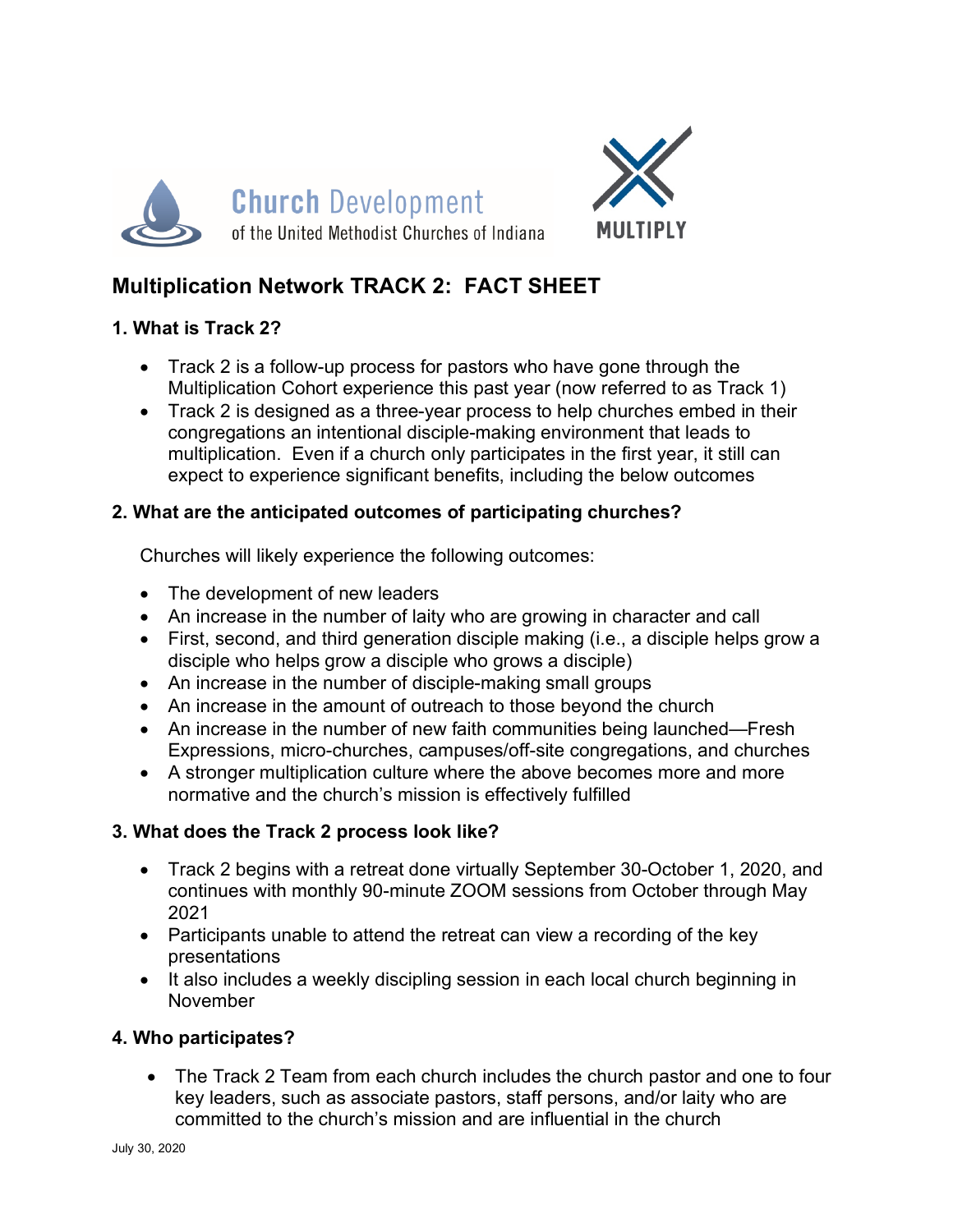- This team then attends the retreat and eight monthly ZOOM sessions together
- The team members' primary role is to be advocates of the Track 2 process in their church and help their pastor communicate with the congregation and help embed the concepts into the church's DNA
- In the first couple months, each pastor will also form a discipling group of 8-12 people which will meet weekly; the group should include those on the Track 2 Team, as well as other persons from inside and/or outside the church who are interested in growing as disciples of Christ; the pastor will be given guidance on recruitment of this group at the opening retreat and first monthly session

#### **5. What do the monthly sessions look like?**

- The eight monthly sessions will cover five key components that are needed to intentionally make disciples in any group environment, and five key components to transition your church into a disciple-making culture; the concepts will be reinforced through bite-sized teaching and actual examples
- A significant part of the 90-minute monthly sessions will take place in break-out groups (cohorts), where the teams from five or so churches of similar context will meet together to talk about the sessions' concepts and their application, and to provide accountability and encouragement;
- A facilitator/coach will work with each cohort throughout the eight-month process

### **6. Who will lead the retreat and monthly sessions?**

- The Indiana Conference has contracted with a ministry called Disciples Made out of the Kansas City area to lead the initial retreat and monthly sessions; the Church Development Committee has vetted Disciples Made, and has confidence that they will do an excellent job
- To hear the Disciples Made leaders talk about their commitment to our Wesleyan theology and gender and ethnic diversity visit DM Conversation
- The monthly break-out sessions (cohorts) will be led in part by Indiana Conference pastors, as well as others provided by Disciples Made; eventually all the leadership will be from the Indiana Conference

#### **7. What do the weekly sessions in the local church look like?**

- The pastor and his/her discipling group of 8-12 people will meet for six months; then typically three-four of the participants will start their own discipling groups and repeat the process; the others go on to carry out their unique God-given callings, such as getting involved in a particular ministry or helping start a Fresh Expression
- The pastor, working with church leaders, will create an intentional disciple-making environment (IDE) for their group, designing it to fit the church's unique context
- The environment will help participants grow in their character (Fruits of the Spirit) and to understand their giftedness and call (Spiritual Gifts); it will be based on scriptures provided by the pastor and times of reflection and journaling
- During each weekly session, participants will spend time in triads for deeper sharing, accountability, encouragement, and prayer; triads will be made up of people of the same gender, so when the pastor recruits s/he needs to keep this in mind; although there isn't necessarily a triad leader, those serving on the Track 2 Team can be divided among them to provide leadership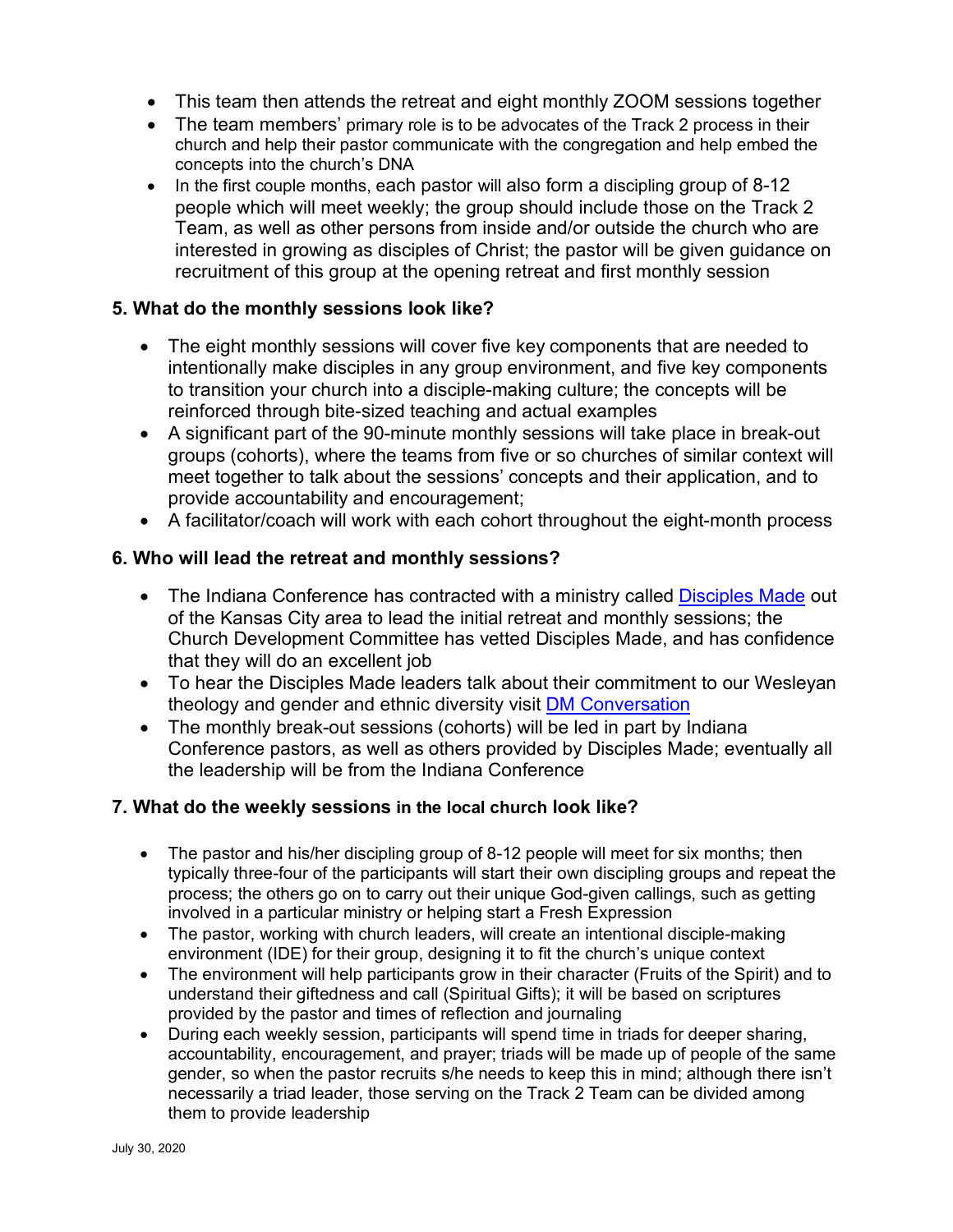### **8. What if the pastor or church doesn't have a discipling process (IDE)?**

- The pastor may choose to use "off-the-shelf" resources (IDEs) provided by Disciples Made or resources from other sources
- If a pastor uses Disciples Made IDEs—which include a reporting dashboard to monitor each participant's individual progress, selected scripture readings for each week, and on-line journaling—there is a monthly \$125 fee, in addition to the participation fee

### **9. How much does it cost for a church to participate in Track 2?**

- The cost is \$500 per church; the actual cost is over \$1,000, however, the Indiana Conference is covering the remaining cost
- At the time of registration, churches must pay at least \$200 of the cost; they will be invoiced at a rate of \$100 per month in the fall for the balance
- As mentioned before, if a church wishes to use Disciple Made IDEs, there is an additional fee of \$125 per month

### **10. Where is the Holy Spirit in this?**

- The conference team working on Track 1 & 2 have experienced time and time again the Holy Spirit moving, guiding, and overcoming potential obstacles
- The Track 2 process is intentionally designed without a scripted curriculum; the "curriculum" is the Holy Spirit moving through times of regular reflection, conversation, journaling, and prayer; it is doesn't use a cookie-cutter approach

### **11. How is this different from the Conference's Intentional Discipleship efforts (workshops and coaching)?**

- Track 2 takes the Conference's Intentional Discipleship efforts to the next level by providing discipling and multiplication concepts, example IDEs, coaches, and peer accountability
- Although Track 2 builds on the Conference's Intentional Disciples resources, it is not necessary for a church to have had prior experience with them

# **12. How does Fresh Expressions fit into Track 2?**

- The expected outcome of Track 2 is greater multiplication, including the possibility of launching Fresh Expressions
- Track 2 helps create fertile soil from which Fresh Expression efforts can sprout
- The two complement and enhance each other but neither require the other; in other words, a church can start a Fresh Expression without participating in Track 2 and vice versa

# **13. Does it make sense to do this with COVID-19 going?**

- This may actually be the best time to do this; with many church ministries shut down due to COVID, what better use of leaders' time than to focus on the church's mission and how to fulfill it more effectively
- All sessions are done virtually, so there is no need to fear exposure to the virus; the weekly discipling sessions can be done virtually as well